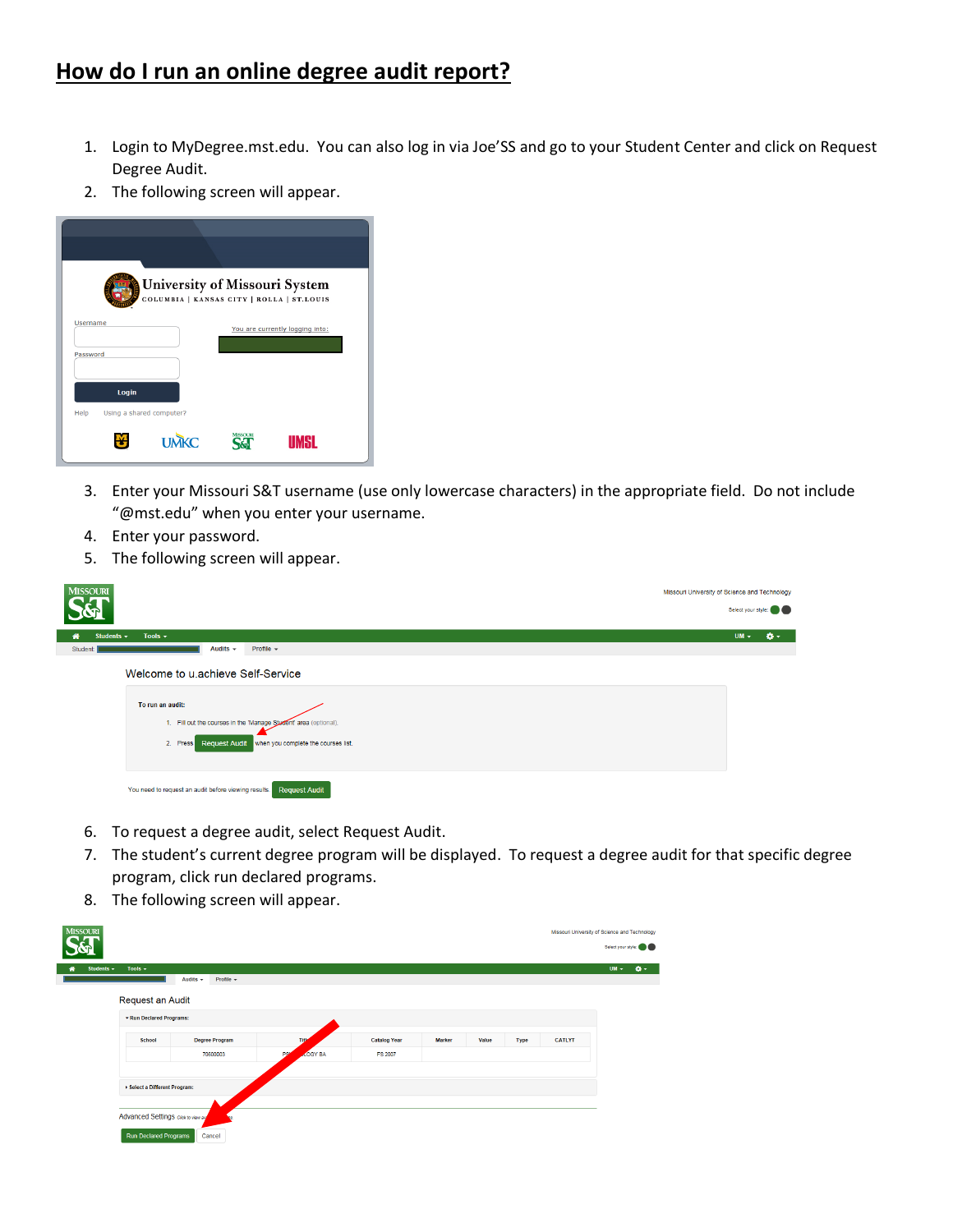You will need to click on View Audit and your degree audit will display.

| <b>MISSOURI</b>      |                                                     |        |               |                |                 |                     |                                                                                                                                                                                         |                             |             |               |                              |                        |                 | Missouri University of Science and Technology | Select your style: |
|----------------------|-----------------------------------------------------|--------|---------------|----------------|-----------------|---------------------|-----------------------------------------------------------------------------------------------------------------------------------------------------------------------------------------|-----------------------------|-------------|---------------|------------------------------|------------------------|-----------------|-----------------------------------------------|--------------------|
| Students $\sim$<br>俗 | Tools $\sim$                                        |        |               |                |                 |                     |                                                                                                                                                                                         |                             |             |               |                              |                        |                 | $UM -$                                        | $\bullet$ -        |
| Student:             |                                                     |        | Audits $\div$ | Profile $\sim$ |                 |                     |                                                                                                                                                                                         |                             |             |               |                              |                        |                 |                                               |                    |
|                      | <b>Completed Audit Requests</b><br><b>Run Audit</b> |        |               |                |                 |                     | These are the audits that have been run in the past for this student's record. Hitting the "Run Audit" button will run a new audit report. Deleting audits removes them from this list. |                             |             |               |                              | select all/select none | <b>Delete</b>   |                                               |                    |
|                      | ID                                                  | Insted | Program       |                | <b>Emphasis</b> | <b>Catalog Year</b> | Created                                                                                                                                                                                 | <b>Audit</b><br><b>Type</b> | Format      | <b>Run By</b> | <b>Course</b><br><b>Type</b> | <b>View</b>            | <b>A</b> Belete |                                               |                    |
|                      | 3406                                                |        | PSYCHOLOGY BA |                | <b>GENERAL</b>  | <b>FS 2007</b>      | 04/24/2017 11:05 AM                                                                                                                                                                     |                             | <b>HTML</b> | kmt9r6        |                              | <b>View Audit</b>      |                 |                                               |                    |

9. You will need to click on Open All Sections to view your complete audit.

| <b>MISSOURI</b>                 |                                                                  |                                       |                  |                     | Missouri University of Science and Technology |
|---------------------------------|------------------------------------------------------------------|---------------------------------------|------------------|---------------------|-----------------------------------------------|
|                                 |                                                                  |                                       |                  |                     | Select your style                             |
| Students $\sim$<br>Tools $\sim$ | Audits $\sim$<br>Profile $\sim$                                  |                                       |                  |                     | $UM -$                                        |
|                                 |                                                                  | <b>PSYCHOLOGY BA</b>                  |                  |                     | <b>Request Audit</b>                          |
| <b>Prepared On</b>              | 04/24/2017 11:05 AM                                              | <b>GENERAL</b><br><b>Program Code</b> | 70600003         | <b>Catalog Year</b> | <b>FS 2007</b>                                |
| <b>Student ID</b>               |                                                                  | <b>Job ID</b>                         | 2017042411051992 |                     |                                               |
| <b>Audit Results</b>            | Applied Exceptions                                               |                                       |                  |                     |                                               |
| Open All Sections               | <b>El Close All Sections</b>                                     | ø                                     |                  |                     | <b>B</b> Printer Friendly                     |
|                                 | Advisor: Krueger, Merilee                                        |                                       |                  |                     |                                               |
|                                 | INSTITUTION / PRIOR DEGREE                                       | <b>FIELD OF STUDY</b>                 | DATE             |                     |                                               |
|                                 | <b>MISSOURI S&amp;T</b>                                          |                                       | 12/2011          |                     |                                               |
|                                 | Psychology BA<br><b>MISSOURI S&amp;T</b><br><b>History Minor</b> |                                       | 12/2011          |                     |                                               |
|                                 |                                                                  |                                       |                  |                     |                                               |
|                                 |                                                                  |                                       |                  |                     |                                               |
|                                 | MAAAAA ALL REQUIREMENTS IDENTIFIED BELOW HAVE BEEN MET *******   |                                       |                  |                     |                                               |
| $\sum$ $\sqrt{1}$               | ALL SENIORS ARE REQUIRED TO COMPLETE SENIOR ASSESSMENT           |                                       |                  |                     |                                               |

10. Each section of the audit is a requirement. Each requirement is numbered and is preceded by a green check mark signifying that the requirement or sub-requirement is complete. A red X means a requirement or subrequirement is not fulfilled.

|             | <b>EARNED:</b>          | 87.0 HOURS                                                                                       |                  |                                                           |           | 3.521 GPA |  |  |
|-------------|-------------------------|--------------------------------------------------------------------------------------------------|------------------|-----------------------------------------------------------|-----------|-----------|--|--|
|             |                         | NEEDS: 41.0 HOURS                                                                                |                  |                                                           |           |           |  |  |
|             |                         |                                                                                                  |                  | V OPT ORIENTATION COURSE (OPTIONAL FOR TRANSFER STUDENTS) |           |           |  |  |
|             | <b>EARNED:</b>          | <b>1.0 HOUR</b>                                                                                  |                  | 1 SUB-GROUP                                               |           | 2.000 GPA |  |  |
|             |                         | FS15 FR ENG 1100                                                                                 | $1.0\quad C$     |                                                           |           |           |  |  |
|             |                         |                                                                                                  |                  |                                                           |           |           |  |  |
| $\vee$ 3 11 |                         | HUMANITIES AND SOCIAL SCIENCE REQUIREMENTS - (18 HRS)                                            |                  |                                                           |           |           |  |  |
|             | <b>EARNED:</b>          | <b>15.0 HOURS</b>                                                                                |                  | 3 SUB-GROUPS                                              |           | 3.666 GPA |  |  |
|             | <b>NEEDS:</b>           |                                                                                                  |                  | 1 SUB-GROUP                                               |           |           |  |  |
|             | $\overline{\mathbf{v}}$ | 1) ONE HISTORY/POL SCIENCE COURSE REQUIRED (WILLIAMS LAW)                                        |                  |                                                           |           |           |  |  |
|             |                         | 3.0 HOURS ADDED                                                                                  |                  | 1 COURSE TAKEN                                            |           |           |  |  |
|             |                         | FS13 HISTORY 1200                                                                                |                  | 3.0 EXT                                                   |           |           |  |  |
|             |                         | 2) ONE ECON COURSE REQUIRED                                                                      |                  |                                                           |           |           |  |  |
|             |                         | 3.0 HOURS ADDED                                                                                  |                  | 1 COURSE TAKEN                                            | 3.000 GPA |           |  |  |
|             |                         | FS15 ECON 1100                                                                                   | 3.0 <sub>B</sub> |                                                           |           |           |  |  |
|             | $\overline{\mathbf{v}}$ | 3) 1 UPPER LEVEL HUMANITIES/SOCIAL SCIENCE COURSE FROM<br>APPROVED LIST. SEE ADVISOR FOR DETAILS |                  |                                                           |           |           |  |  |
|             |                         | 3.0 HOURS ADDED                                                                                  |                  | 1 COURSE TAKEN                                            | 4.000 GPA |           |  |  |
|             |                         | SP16 POL SCI 3210                                                                                | $3.0\quad A$     |                                                           |           |           |  |  |
|             |                         | 4) CHOOSE 9 CREDIT HOURS OF HUMANITIES OR SOCIAL SCIENCES<br><b>FROM APPROVED LIST</b>           |                  |                                                           |           |           |  |  |
|             |                         | 6.0 HOURS ADDED                                                                                  |                  | 2 COURSES TAKEN                                           | 4.000 GPA |           |  |  |
|             |                         | FS14 POL SCI 1200                                                                                |                  | 3.0 EXT                                                   |           |           |  |  |
|             |                         | FS15 HISTORY 1300                                                                                | $3.0\quad A$     |                                                           |           |           |  |  |

 $\vee$   $\blacksquare$  12 REQUIRED BASIC SCIENCE/MATHEMATICS COURSES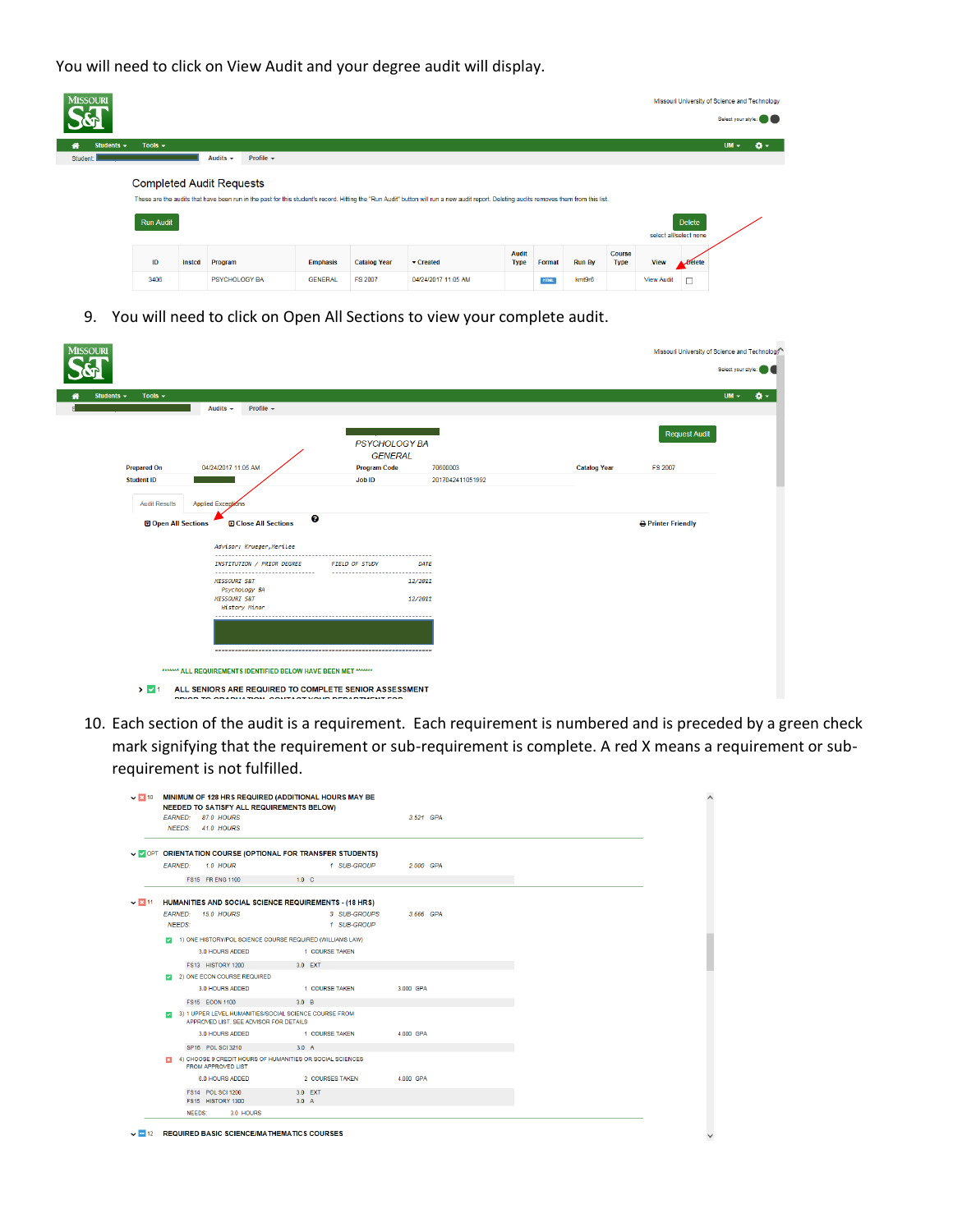11. There is a legend at the bottom of the audit that explains the various symbols used throughout the audit.

|                                                                         | > 19 ELECTIVES                                                                                                                                                                             |                                                                        |  |  |  |  |  |  |  |  |  |  |
|-------------------------------------------------------------------------|--------------------------------------------------------------------------------------------------------------------------------------------------------------------------------------------|------------------------------------------------------------------------|--|--|--|--|--|--|--|--|--|--|
|                                                                         | > VOPT OTHER COURSES TAKEN AS GRADUATE CREDIT OR MARKED AS<br><b>REPEATED COURSE GPA ADJUSTED</b>                                                                                          |                                                                        |  |  |  |  |  |  |  |  |  |  |
|                                                                         | > 20 EXTRA TRANSFER COURSES NOT COUNTED TOWARD A DEGREE                                                                                                                                    |                                                                        |  |  |  |  |  |  |  |  |  |  |
| $\triangleright$ $\triangleright$ 21                                    | <b>EXTRA COURSE WORK DONE ON CAMPUS THAT DOES NOT COUNT</b><br><b>TOWARD A DEGREE</b>                                                                                                      |                                                                        |  |  |  |  |  |  |  |  |  |  |
|                                                                         |                                                                                                                                                                                            | *************************** FND OF ANAI YSIS ************************* |  |  |  |  |  |  |  |  |  |  |
| Legend                                                                  |                                                                                                                                                                                            |                                                                        |  |  |  |  |  |  |  |  |  |  |
| Complete<br><b>Planned</b><br>Im-In Progress<br><b>33</b> - Unfulfilled |                                                                                                                                                                                            |                                                                        |  |  |  |  |  |  |  |  |  |  |
| <b>Course Codes</b>                                                     |                                                                                                                                                                                            |                                                                        |  |  |  |  |  |  |  |  |  |  |
|                                                                         | C - Cross Listed Course, credit only allowed once<br>D - Duplicate Course, Does not Count<br>E - Credit by Exam<br>R - Repeatable Course<br>T - Transfer Course<br>IP - In-Progress Course |                                                                        |  |  |  |  |  |  |  |  |  |  |

## **How do I run a 'What if" degree audit report?**

1. Click on Select a Different Program, the following screen will appear.

| <b>MISSOURI</b>                                                                                                                                                       | Missouri University of Science and Technology<br>Select your style: |
|-----------------------------------------------------------------------------------------------------------------------------------------------------------------------|---------------------------------------------------------------------|
| <b>Batch</b><br>Tools $\sim$<br>Security $\sim$<br>Students $\sim$<br><b>Reports</b><br>⋘<br>Audits $\sim$<br>Profile $\sim$<br><b>Exceptions</b><br>Request an Audit | ۰.<br>$UM -$                                                        |
| Run Declared Programs:<br>▼ Select a Different Program:<br>Choosing a degree program here will not change your declared degree program.                               |                                                                     |
| $\checkmark$<br>٠<br><b>Degree</b><br>$\checkmark$<br><b>Catalog Year:</b><br>$\sim$                                                                                  |                                                                     |
| Advanced Settings Click to view available options.<br>Run Different Program<br>Cancel                                                                                 |                                                                     |

2. Select the degree program for the audit you would like to run from the drop down menu, also select a catalog year from the drop down menu.

| <b>MISSOURI</b>                                                              | Missouri University of Science and Technology |
|------------------------------------------------------------------------------|-----------------------------------------------|
|                                                                              | Select your style:                            |
| Tools $\sim$<br>Students -                                                   | $UM -$<br>a-                                  |
| Audits $\sim$<br>Profile $\sim$<br>Student:                                  |                                               |
| Request an Audit                                                             |                                               |
| Run Declared Programs:                                                       |                                               |
| ▼ Select a Different Program:                                                |                                               |
| Choosing a degree program here will not change your declared degree program. |                                               |
| $\checkmark$<br>Degree                                                       |                                               |
| $\checkmark$<br><b>Catalog Year:</b>                                         |                                               |
|                                                                              |                                               |
|                                                                              |                                               |
| Advanced Settings click to view available options.                           |                                               |
| Run Different Program<br>Cancel                                              |                                               |
|                                                                              |                                               |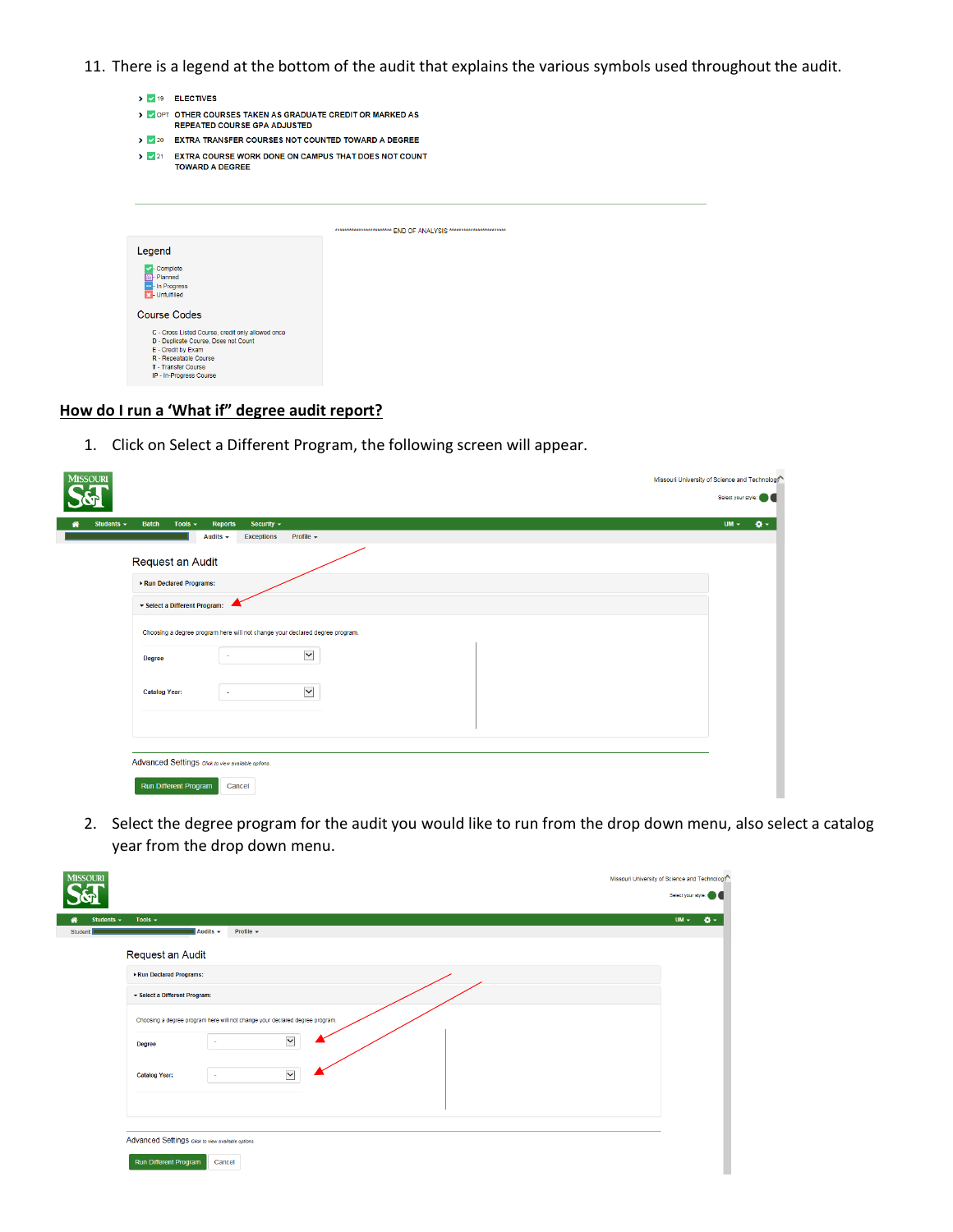3. From the Degree Program drop-down menu, select the degree program for which you would like to run a "What if" degree audit report.

| <b>MISSOURI</b>                                 |                                                                                                                                                                                                                                                   | Missouri University of Science and Technology |
|-------------------------------------------------|---------------------------------------------------------------------------------------------------------------------------------------------------------------------------------------------------------------------------------------------------|-----------------------------------------------|
|                                                 |                                                                                                                                                                                                                                                   | Select your style:                            |
| Students $\sim$<br><b>Batch</b><br>Tools $\sim$ | <b>Reports</b><br>Security $\sim$                                                                                                                                                                                                                 | <b>O-</b><br>$UM -$                           |
| Audits $\sim$                                   | Profile $\sim$<br><b>Exceptions</b>                                                                                                                                                                                                               |                                               |
| Request an Audit                                |                                                                                                                                                                                                                                                   |                                               |
| Run Declared Programs:                          |                                                                                                                                                                                                                                                   |                                               |
| Select a Different Program:                     |                                                                                                                                                                                                                                                   |                                               |
| Choosing a degree program                       | ACTUARIAL SCIENCE CT - - - 38430078<br>AEROSPACE ENGINEERING BS - - - 03400004                                                                                                                                                                    |                                               |
| <b>Degree</b>                                   | AEROSPACE ENGINEERING MS - - - 03400062<br>AEROSPACE ENGINEERING PHD - - - 03400091<br>APPLIED & ENVIRONMENTAL BIOLOGY MS - - GENERAL - 05800062                                                                                                  |                                               |
| <b>Catalog Year:</b>                            | APPLIED MATHEMATICS BS - - ACTUARIAL SCIENCE - 05905004<br>APPLIED MATHEMATICS BS - - ALGEBRA/DISCRETE MATH - 05901004<br>APPLIED MATHEMATICS BS - - APPLIED ANALYSIS - 05902004<br>APPLIED MATHEMATICS BS - - COMPUTATIONAL MATHEMATI - 05903004 |                                               |
|                                                 | APPLIED MATHEMATICS BS - - GENERAL - 05900004<br>APPLIED MATHEMATICS BS - - SECONDARY EDUCATION - 05901504<br>APPLIED MATHEMATICS BS - - STATISTICS - 05904004                                                                                    |                                               |
|                                                 | APPLIED MATHEMATICS MS - - GENERAL - 05900062<br>ARCHITECTURAL ENGINEERING BS - - - 06000004                                                                                                                                                      |                                               |
| Advanced Settings Click to                      | ARCHITECTURAL ENGINEERING BS - - CONST ENG & PROJECT MGT - 06002004<br>ARCHITECTURAL ENGINEERING BS - - CONSTRUCTION MATERIALS - 06004004<br>ARCHITECTURAL ENGINEERING BS - - ENV SYS FOR BUILDINGS - 06003004                                    |                                               |
| Run Different Program                           | ARCHITECTURAL ENGINEERING BS - - STRUCTURAL ENGINEERING - 06001004<br>BIG DATA MANAGEMENT & ANALYTICS CT - - - 14309078<br>BIG DATA MANAGEMENT & SECURITY CT - - - 14309578                                                                       |                                               |
|                                                 | BIOLOGICAL SCIENCES BA - - - 11500003<br>BIOLOGICAL SCIENCES BA - - PRE-MEDICINE - 11501003<br>BIOLOGICAL SCIENCES BA - - SECONDARY EDUCATION - 11501503                                                                                          |                                               |
|                                                 | BIOLOGICAL SCIENCES BS - - - 11500004<br><b>BIOMATERIALS MS - - - 11800062</b>                                                                                                                                                                    |                                               |
|                                                 | BUSINESS ADMINISTRATION MBA - - BUSINESS ADMINISTRATION - 11900066<br>BUSINESS ANALYTICS & DATA SCIENCE CT - - - 32004578<br>BUSINESS AND MANAGEMENT SYST BS - - BUSINESS ADMINISTRATION - 10501004                                               |                                               |

4. Then click Run Different Program.

| <b>MISSOURI</b><br>Missouri University of Science and Technology                     |        | Select your style: |
|--------------------------------------------------------------------------------------|--------|--------------------|
| <b>Batch</b><br>Tools $\sim$<br>Security $\sim$<br>Students $\sim$<br><b>Reports</b> | $UM -$ | <b>Q-</b>          |
| Audits $\sim$<br><b>Exceptions</b><br>Profile $\sim$                                 |        |                    |
| Request an Audit                                                                     |        |                    |
| Run Declared Programs:                                                               |        |                    |
| ▼ Select a Different Program:                                                        |        |                    |
| Choosing a degree program here will not change your declared degree program.         |        |                    |
| Degree<br>APPLIED MATHEMATICS BS - - GENERAL - 05900004                              |        |                    |
| <b>FS 2016</b><br><b>Clear Selections</b><br><b>Catalog Year:</b>                    |        |                    |
|                                                                                      |        |                    |
|                                                                                      |        |                    |
| Advanced Settings A a to view available options.                                     |        |                    |
| Run Different Program<br>Cancel                                                      |        |                    |